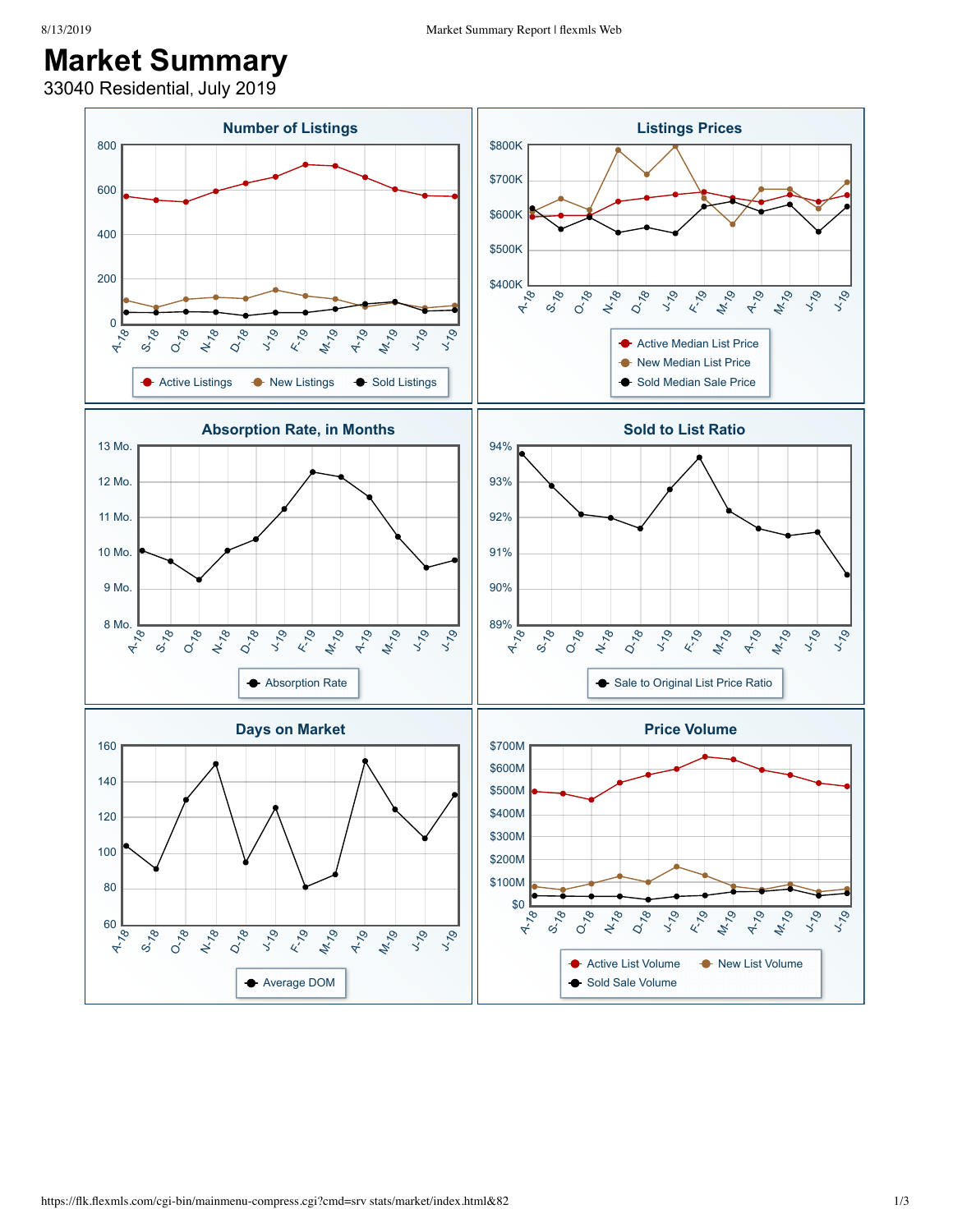| <b>Summary Statistics</b> |               |               |         |                 |                 |          |
|---------------------------|---------------|---------------|---------|-----------------|-----------------|----------|
|                           | <b>Jul-19</b> | <b>Jul-18</b> | $%$ Chg | <b>2019 YTD</b> | <b>2018 YTD</b> | $%$ Chg  |
| <b>Absorption Rate</b>    | 9.81          | 10.07         | $-2.58$ | 11.02           | 10.16           | 8.46     |
| Average List Price        | \$917.325     | \$914.220     | 0.34    | \$929,938       | \$901,033       | 3.21     |
| Median List Price         | \$658,000     | \$599,000     | 9.85    | \$658,000       | \$649.450       | 1.32     |
| Average Sale Price        | \$866.817     | \$757.875     | 14.37   | \$782,778       | \$743.102       | 5.34     |
| Median Sale Price         | \$625,000     | \$610,000     | 2.46    | \$610,000       | \$592.500       | 2.95     |
| Average DOM               | 132           | 124           | 6.45    | 119             | 158             | $-24.68$ |
| Median DOM                | 70            | 40            | 75.00   | 71              | 65              | 9.23     |

| <b>Sold Listings</b> |                                          |                         |          |                |                   |                     | <b>Pending Listings</b> |      |                         |          |      |                |          |
|----------------------|------------------------------------------|-------------------------|----------|----------------|-------------------|---------------------|-------------------------|------|-------------------------|----------|------|----------------|----------|
|                      | <b>This Month</b><br><b>Year to Date</b> |                         |          |                | <b>This Month</b> | <b>Year to Date</b> |                         |      |                         |          |      |                |          |
|                      | 2019                                     | 2018                    | % Chg    | 2019           | 2018              | $%$ Chg             |                         | 2019 | 2018                    | % Chg    | 2019 | 2018           | % Chg    |
| 0-99,999             | 3                                        | $\overline{2}$          | 50.0     | 22             | 30                | $-26.7$             | 0-99,999                | 3    | $\overline{2}$          | 50.0     | 25   | 25             | 0.0      |
| 100,000-149,999      | 0                                        | 0                       | 0.0      | 4              | 3                 | 33.3                | 100,000-149,999         | 0    | $\mathbf 0$             | 0.0      | 3    | 2              | 50.0     |
| 150,000-199,999      | 0                                        | $\overline{2}$          | $-100.0$ | 11             | 12                | $-8.3$              | 150,000-199,999         | 0    | 0                       | 0.0      | 7    | 9              | $-22.2$  |
| 200,000-249,999      | 0                                        | $\mathbf 0$             | 0.0      | 8              | 9                 | $-11.1$             | 200,000-249,999         | 0    | $\mathbf{1}$            | $-100.0$ | 9    | 9              | 0.0      |
| 250,000-299,999      | 0                                        | $\mathbf{1}$            | $-100.0$ | 10             | 12                | $-16.7$             | 250,000-299,999         | 0    | $\mathbf 0$             | 0.0      | 9    | 13             | $-30.8$  |
| 300,000-349,999      | 0                                        | 1                       | $-100.0$ | 7              | 16                | $-56.2$             | 300,000-349,999         | 0    | $\overline{2}$          | $-100.0$ | 3    | 14             | $-78.6$  |
| 350,000-399,999      | $\overline{2}$                           | 5                       | $-60.0$  | 25             | 41                | $-39.0$             | 350,000-399,999         | 1    | 3                       | $-66.7$  | 23   | 39             | $-41.0$  |
| 400,000-449,999      | 7                                        | $\overline{2}$          | 250.0    | 39             | 21                | 85.7                | 400,000-449,999         | 3    | $\overline{\mathbf{c}}$ | 50.0     | 33   | 17             | 94.1     |
| 450,000-499,999      | 6                                        | $\overline{4}$          | 50.0     | 32             | 39                | $-17.9$             | 450,000-499,999         | 3    | $\overline{2}$          | 50.0     | 33   | 34             | $-2.9$   |
| 500,000-549,999      | 6                                        | 3                       | 100.0    | 37             | 25                | 48.0                | 500,000-549,999         | 2    | 6                       | -66.7    | 26   | 23             | 13.0     |
| 550,000-599,999      | 5                                        | 8                       | $-37.5$  | 32             | 28                | 14.3                | 550,000-599,999         | 3    | 4                       | $-25.0$  | 38   | 28             | 35.7     |
| 600,000-649,999      | $\overline{2}$                           | $\boldsymbol{2}$        | 0.0      | 33             | 20                | 65.0                | 600,000-649,999         | 3    | 4                       | $-25.0$  | 27   | 22             | 22.7     |
| 650,000-699,999      | $\overline{\mathbf{4}}$                  | $\overline{2}$          | 100.0    | 31             | 21                | 47.6                | 650,000-699,999         | 1    | 4                       | $-75.0$  | 37   | 26             | 42.3     |
| 700,000-749,999      | $\overline{2}$                           | $\mathbf{1}$            | 100.0    | 20             | 16                | 25.0                | 700,000-749,999         | 1    | $\mathbf 0$             | N/A      | 16   | 4              | 300.0    |
| 750,000-799,999      | 2                                        | $\overline{2}$          | 0.0      | 12             | 15                | $-20.0$             | 750,000-799,999         | 1    | $\mathbf{1}$            | 0.0      | 18   | 22             | $-18.2$  |
| 800,000-849,999      | 2                                        | 3                       | $-33.3$  | 12             | 17                | $-29.4$             | 800,000-849,999         | 0    | $\overline{2}$          | $-100.0$ | 8    | 11             | $-27.3$  |
| 850,000-899,999      | 1                                        | 3                       | $-66.7$  | 17             | 18                | $-5.6$              | 850,000-899,999         | 0    | 5                       | $-100.0$ | 17   | 23             | $-26.1$  |
| 900,000-949,999      | $\overline{2}$                           | $\mathbf{0}$            | N/A      | 16             | 13                | 23.1                | 900,000-949,999         | 1    | $\mathbf 0$             | N/A      | 12   | 9              | 33.3     |
| 950,000-999,999      | 0                                        | $\mathbf{1}$            | $-100.0$ | 10             | 9                 | 11.1                | 950,000-999,999         | 1    | $\mathbf{1}$            | 0.0      | 18   | 16             | 12.5     |
| 1,000,000-1,099,999  | 0                                        | $\mathbf{1}$            | $-100.0$ | 5              | 12                | $-58.3$             | 1,000,000-1,099,999     | 1    | $\mathbf 0$             | N/A      | 4    | 6              | $-33.3$  |
| 1,100,000-1,199,999  | 3                                        | $\overline{\mathbf{4}}$ | $-25.0$  | 13             | 17                | $-23.5$             | 1,100,000-1,199,999     | 0    | $\mathbf{1}$            | $-100.0$ | 9    | 15             | $-40.0$  |
| 1,200,000-1,299,999  | 3                                        | $\mathbf 0$             | N/A      | 14             | 11                | 27.3                | 1,200,000-1,299,999     | 1    | 3                       | $-66.7$  | 12   | 16             | $-25.0$  |
| 1,300,000-1,399,999  | 1                                        | $\overline{2}$          | $-50.0$  | 7              | 9                 | $-22.2$             | 1,300,000-1,399,999     | 2    | $\overline{2}$          | 0.0      | 9    | 8              | 12.5     |
| 1,400,000-1,499,999  | 1                                        | $\overline{2}$          | $-50.0$  | 1              | 6                 | $-83.3$             | 1,400,000-1,499,999     | 0    | 0                       | 0.0      | 0    | 7              | $-100.0$ |
| 1,500,000-1,599,999  | 1                                        | 5                       | $-80.0$  | 5              | 9                 | -44.4               | 1,500,000-1,599,999     | 1    | $\mathbf 0$             | N/A      | 5    | 8              | $-37.5$  |
| 1,600,000-1,699,999  | 0                                        | $\mathbf 0$             | 0.0      | $\overline{2}$ | 4                 | $-50.0$             | 1,600,000-1,699,999     | 0    | $\mathbf{1}$            | $-100.0$ | 3    | $\overline{7}$ | $-57.1$  |
| 1,700,000-1,799,999  | 0                                        | $\mathbf{1}$            | $-100.0$ | 4              | $\overline{7}$    | $-42.9$             | 1,700,000-1,799,999     | 1    | $\mathbf{1}$            | 0.0      | 4    | 8              | $-50.0$  |
| 1,800,000-1,899,999  | 1                                        | 0                       | N/A      | 4              | 6                 | $-33.3$             | 1,800,000-1,899,999     | 1    | 0                       | N/A      | 1    | 3              | $-66.7$  |
| 1,900,000-1,999,999  | 0                                        | 0                       | 0.0      | 6              | 4                 | 50.0                | 1,900,000-1,999,999     | 0    | 1                       | $-100.0$ | 7    | 5              | 40.0     |
| 2,000,000-2,249,999  | 3                                        | $\mathbf{0}$            | N/A      | 9              | $\overline{7}$    | 28.6                | 2,000,000-2,249,999     | 1    | $\mathbf{1}$            | 0.0      | 5    | $\overline{7}$ | $-28.6$  |
| 2,250,000-2,499,999  | 1                                        | 0                       | N/A      | 6              | 4                 | 50.0                | 2,250,000-2,499,999     | 0    | $\mathbf 0$             | 0.0      | 5    | 6              | $-16.7$  |
| 2,500,000-2,749,999  | 1                                        | $\mathbf 0$             | N/A      | 3              | 0                 | N/A                 | 2,500,000-2,749,999     | 0    | $\mathbf 0$             | 0.0      | 3    | 0              | N/A      |
| 2,750,000-2,999,999  | 0                                        | 0                       | 0.0      | 0              | 1                 | $-100.0$            | 2,750,000-2,999,999     | 0    | 0                       | 0.0      | 2    | 1              | 100.0    |
| 3,000,000-3,249,999  | 0                                        | 0                       | 0.0      | 1              | $\overline{2}$    | $-50.0$             | 3,000,000-3,249,999     | 0    | $\mathbf 0$             | 0.0      | 0    | 0              | 0.0      |
| 3,250,000-3,499,999  | 1                                        | $\mathbf 0$             | N/A      | 3              | $\Omega$          | N/A                 | 3,250,000-3,499,999     | 1    | $\mathbf{1}$            | 0.0      | 3    | $\overline{c}$ | 50.0     |
| 3,500,000-3,749,999  | 0                                        | $\mathbf 0$             | 0.0      | 1              | 0                 | N/A                 | 3,500,000-3,749,999     | 0    | 0                       | 0.0      | 2    | $\mathbf{1}$   | 100.0    |
| 3,750,000-3,999,999  | 0                                        | $\mathbf 0$             | 0.0      | 0              | 0                 | 0.0                 | 3,750,000-3,999,999     | 0    | $\mathbf 0$             | 0.0      | 0    | 0              | 0.0      |
| 4,000,000-4,249,999  | 0                                        | 0                       | 0.0      | 0              | 0                 | 0.0                 | 4,000,000-4,249,999     | 0    | 0                       | 0.0      | 0    | 0              | 0.0      |
| 4,250,000-4,499,999  | $\Omega$                                 | $\mathbf 0$             | 0.0      | 1              | 0                 | N/A                 | 4,250,000-4,499,999     | 0    | $\mathbf 0$             | 0.0      | 0    | 0              | 0.0      |
| 4,500,000-4,749,999  | 0                                        | $\mathbf 0$             | 0.0      | $\mathbf 0$    | $\mathbf 0$       | 0.0                 | 4,500,000-4,749,999     | 0    | 0                       | 0.0      | 1    | $\mathbf 0$    | N/A      |
| 4,750,000-4,999,999  | 0                                        | 0                       | 0.0      | 0              | 0                 | 0.0                 | 4,750,000-4,999,999     | 1    | 0                       | N/A      | 1    | 0              | N/A      |
| 5,000,000+           | 0                                        | 0                       | 0.0      | $\overline{c}$ | $\overline{c}$    | 0.0                 | 5,000,000+              | 0    | $\mathbf 0$             | 0.0      | 2    | 2              | 0.0      |
| Totals               | 60                                       | 57                      | 5.3      | 465            | 466               | $-0.2$              | <b>Totals</b>           | 33   | 50                      | $-34.0$  | 440  | 448            | $-1.8$   |